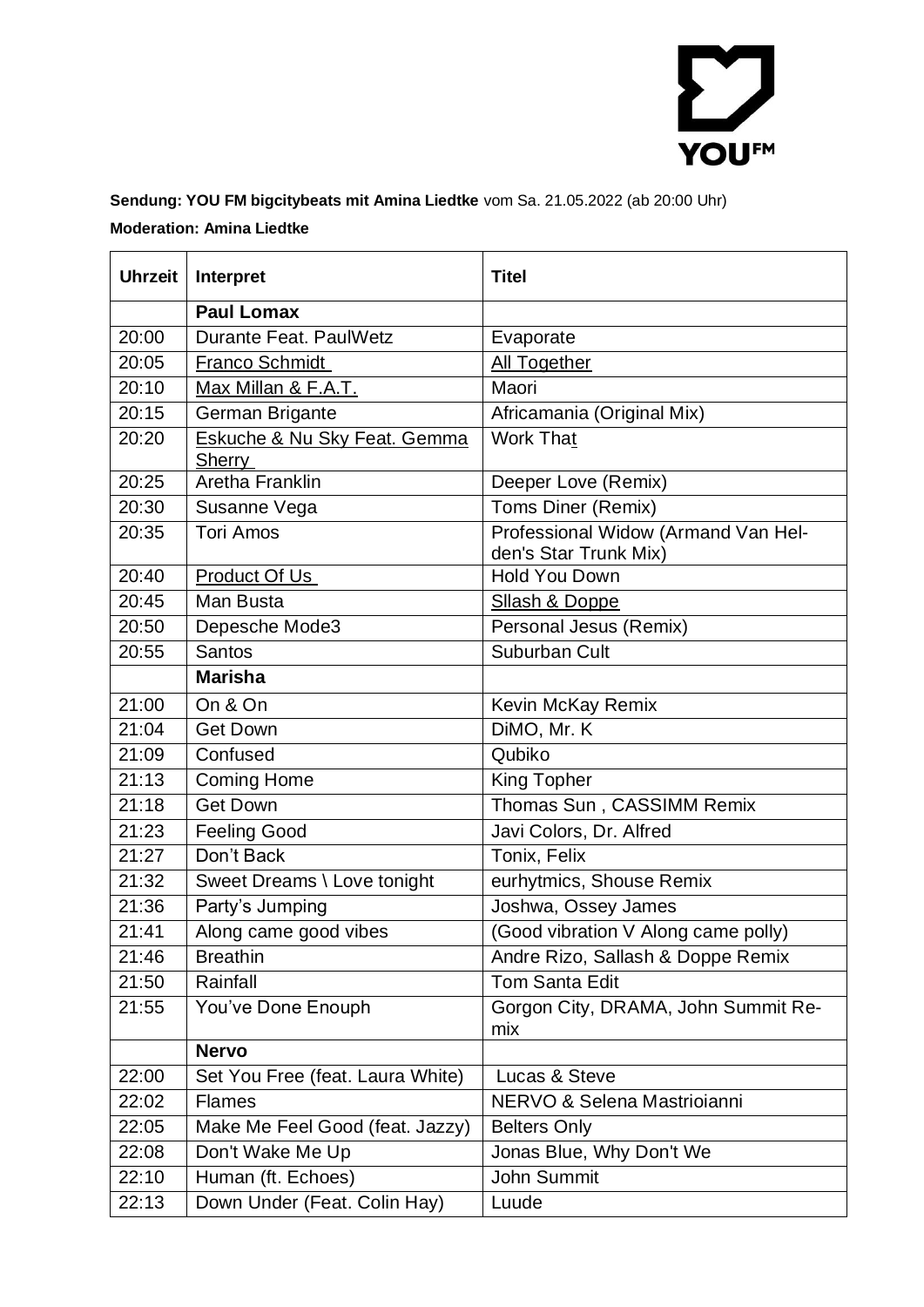

| 22:16 | Move Your Body                                      | Ownboss, Sevek                                            |
|-------|-----------------------------------------------------|-----------------------------------------------------------|
| 22:19 | In Your Arms (For An Angel)                         | Topic, Robin Schultz, Nico Santow, Paul                   |
|       |                                                     | Van. Dyk                                                  |
| 22:21 | Cry Just A Little (Short Edit)                      | <b>Bingo Players</b>                                      |
| 22:24 | Don't Forget My Love (Extended<br>Mix)              | Diplo & Miguel                                            |
| 22:27 | Rise ft. Tasita D'Mour                              | <b>Purple Disco Machine</b>                               |
| 22:30 | Forget About Me                                     | Aluna, Diplo & Durante                                    |
| 22:32 | Silver Screen (Shower Scene)<br>[Club Mix]          | David Guetta x Felix Da Housecat x Miss<br>Kittin         |
| 22:35 | I Wanna [Extended Mix]                              | Jay Hardway & Retrovision                                 |
| 22:38 | Alors On Da Getto (Da Brozz                         | J Balvin & Skrillex x Stromae & DMNDS                     |
|       | Mashup)                                             | *** MASH UP OF THE MONTH***                               |
| 22:41 | Do It To It (Rudeejay & Da Brozz<br>Psymix)         | Acraze feat. Cherish                                      |
| 22:43 | When I Dip                                          | Bingo Players *** FEATURED ARTIST***                      |
| 22:46 | Everybody                                           | Bingo Players & Goshfather                                |
| 22:49 | Liquor Store (Extended Mix) [Ex-<br>plicit]         | Joel Corry                                                |
| 22:51 | Moth To A Flame (Chris Lake Re-                     | Swedish House Mafia & The Weeknd                          |
|       | mix)                                                |                                                           |
| 22:54 | Feeling Good (Joel Corry Remix)                     | Nina Simone                                               |
| 22:57 | Nightjar (Extended Mix)                             | Vintage Culture & Sonny Fodera featuring<br><b>Shells</b> |
|       | <b>David Guetta</b>                                 |                                                           |
| 23:00 | <b>Kodak Black</b>                                  | Super Gremlin (David Guetta Street<br>House Remix)        |
| 23:04 | Solardo                                             | Riser (Original Mix)                                      |
| 23:09 | David Guetta x Felix Da House-<br>cat x Miss Kittin | Silver Screen (Shower Scene)                              |
| 23:13 | Cat Dealers, FTampa & Spankox                       | Club Addict (Extended Mix)                                |
| 23:18 | Joel Corry                                          | Liquor Store (Super Clean Extended Mix)                   |
| 23:23 | Dosem                                               | Digital Futures (Extended Mix)                            |
| 23:27 | Sorana x David Guetta                               | 'redruM' (MistaJam Extended Mix)                          |
| 23:32 | Eelke Kleijn                                        | <b>Transmission (Extended Mix)</b>                        |
| 23:36 | Angelica Fravi, Ambient Pino                        | Open the Stars (Original Mix)                             |
| 23:41 | Carbon                                              | Dominate (NoNameLeft Remix)                               |
| 23:46 | Kinnerman                                           | Through The Tunnel (Original Mix)                         |
| 23:50 | Piet Kämpfer                                        | Past and Present (Original mix)                           |
| 23:55 | Eli Brown                                           | <b>Believe (Original Mix)</b>                             |
|       | <b>Crystal Waters</b>                               |                                                           |
| 00:00 | Steven 'Sugar' Harding                              | <b>Running (Extended Version)</b>                         |
| 00:03 | Groove Armada                                       | A Little Longer feat. Paris Brightledge<br>(Original Mix) |